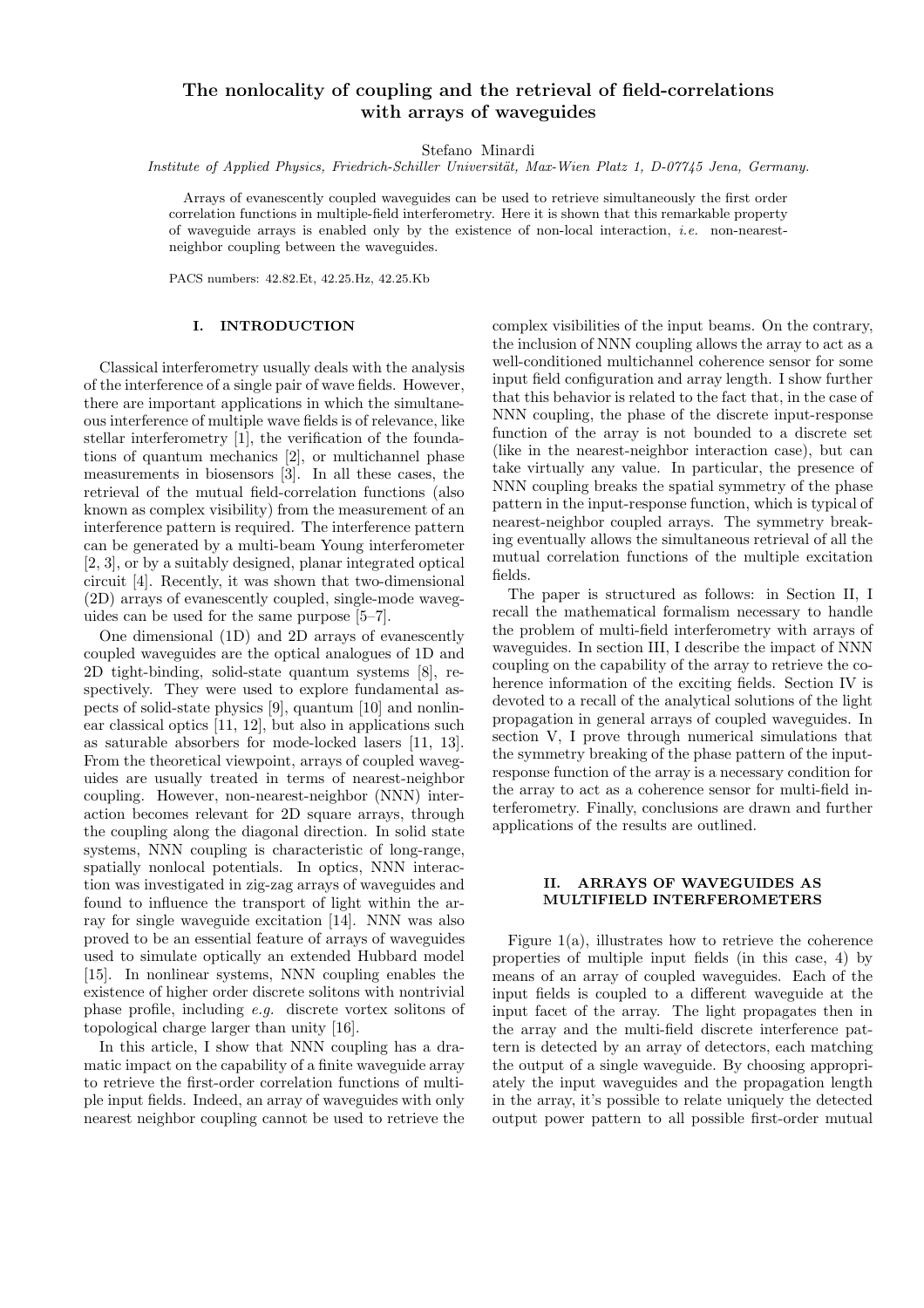correlation functions of the input fields (complex visibilities). The device is usually addressed as the discrete beam combiner (DBC), a name which stresses the role of light propagation in discrete optics (the arrays of coupled waveguides, [17]) as underlying principle of the retrieval of the coherence properties of light.

I recall now the mathematical formalism which describes quantitatively the operation of the waveguide array as multi-field interferometer [5]. Light propagation in an array of N identical, single-mode waveguides is usually treated in the frame of the coupled modes approximation. In this approximation, it is considered that the neighboring waveguides perturb only the complex amplitude  $a_n$ of the mode propagating in a given waveguide n. As a result, the mode amplitudes evolve along the propagation coordinate  $z$  according to a set of  $N$  coupled equations:

$$
i\partial_z a_{\rm n} = \beta a_{\rm n} + \sum_{\mathbf{k} \neq \mathbf{n}} C_{\mathbf{n}\mathbf{k}} a_{\mathbf{k}},\tag{1}
$$

were  $C_{nk}$  is a matrix describing the coupling between the modes n and k.  $\beta$  is the propagation constant of the mode, which is the same for all waveguides. As illustrated in Fig. 1(b), for a given waveguide, only three types of coupling are relevant in a 2D array. We have the nearest-neighbor interaction, which are characterized by the horizontal and vertical coupling coefficients  $(C_h$  and  $C_v$ , and the non-nearest neighbor interaction, characterized by the diagonal coupling coefficient  $C_d$ . In a linear 1D array, we can usually neglect NNN interaction and the same formalism of Eq. (1) holds provided only the horizontal coupling is retained  $(C_v = C_d = 0)$ .

The general solution of the system of equation (1) can be cast in the following form:

$$
a_{n}(z) = e^{-i\beta z} \sum_{k=1}^{N} U_{nk}(z) a_{k}(0),
$$
 (2)

where the complex matrix  $U_{nk}(z)$  is referred to as the input-response function of the array. Indeed,  $U_{nk}(z)$  is the amplitude of the mode n at the propagation distance z, resulting from the excitation of waveguide k. The input-response function of the array can be obtained from direct integration of Eq. (1) or calculated analytically (see Section IV). We notice that if  $a_k(0)$  is finite for several k (*i.e.* we are simultaneously exciting many waveguides), the output fields  $a_n(z)$  result from a multiple-field interference. Moreover, it is easy to demonstrate that the power carried by the mode  $a_n(z)$  is a linear combination of all possible field-correlation functions of the input fields  $\Gamma_{ij} = \langle a_{f(i)}(0) a_{f(j)}^*(0) \rangle$  [5], with i, j = 1...M, M being the number of simultaneously excited waveguides and f is a function mapping  $\{1...M\}$  into the N indices of the waveguides. By convention, we count the waveguide sites as seen from the output facet of the array from left to right and top to bottom (see also numbering in Fig.  $1(a)$ ).

Provided we transform the field-correlation functions in their quadratures, we can write the output mode-<br>Output intensity pattern



FIG. 1. (Color online) (a) Cartoon illustrating the setup allowing the simultaneous retrieval of the field-correlation functions of 4 light fields injected in selected waveguides of a square array of  $5 \times 5$  coupled waveguides. The chosen numbering of the waveguides is overlaid. (b) Definition of the relevant coupling coefficients in a square array of waveguides.

power pattern in terms of a real-valued vector-matrix multiplication:

$$
P_{n}(z) = |a_{n}(z)|^{2} = \sum_{k=1}^{M^{2}} \alpha_{n,k}(z) G_{k},
$$
 (3)

where the  $M^2$  -element vector containing the quadratures of the field-correlation functions is defined as [5]:

$$
G_{\mathbf{k}} = \Gamma_{\mathbf{k}\mathbf{k}} \quad k = 1...M \tag{4a}
$$

$$
G_{j+(k-1)\cdot(k-2)/2+M} = Re\{\Gamma_{jk}\} \quad j < k \quad k = 2...M \tag{4b}
$$

$$
G_{j+(k-1)\cdot(k-2)/2+M(M+1)/2} = Im\{\Gamma_{jk}\} \quad j < k \quad k = 2...M \tag{4c}
$$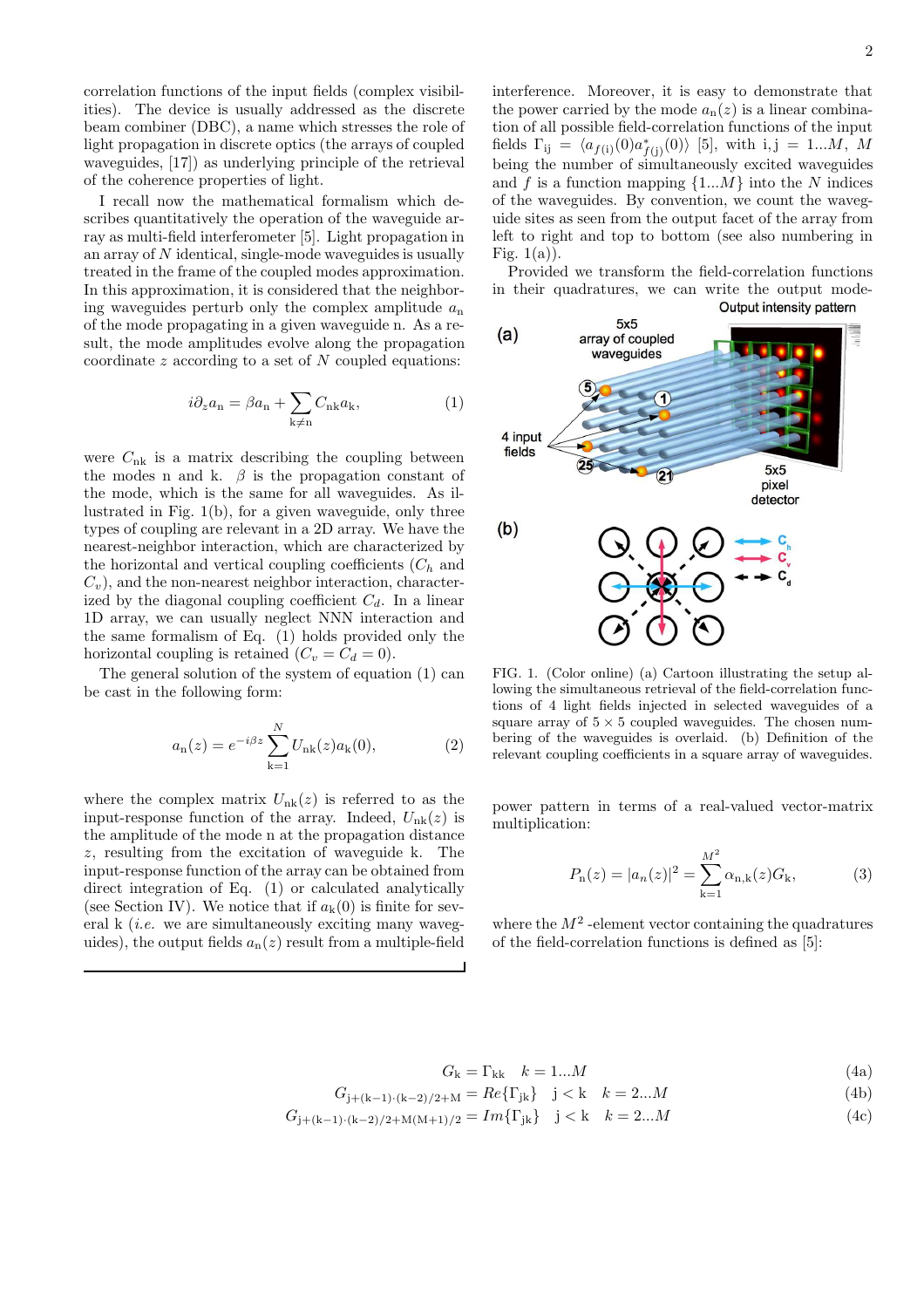The elements of the matrix  $\alpha_{n,k}$  are related to the elements  $\{U\}$  by:

$$
\alpha_{n,k} = |U_{n,f(k)}|^2 \quad k = 1...M \tag{5a}
$$

$$
\alpha_{n,j+(k-1)\cdot(k-2)/2+M} = 2Re\{U_{n,f(j)}U_{n,f(k)}^*\} \quad j < k \quad k = 2...M \tag{5b}
$$

$$
\alpha_{n,j+(k-1)\cdot(k-2)/2+M(M+1)/2} = -2Im\{U_{n,f(j)}U_{n,f(k)}^*\} \quad j < k \quad k = 2...M \tag{5c}
$$



FIG. 2. (Color online) Best condition number of the  $\alpha$ -matrix as a function of the relative diagonal and vertical coupling strength.

For  $N \geq M^2$ , Eq. (3) represents an (over)-determined system of equation which relates the output power pattern  $P_n(z)$  to the first-order coherence state  $G_k$  of the input fields. If the matrix  $\{\alpha\}$  is well conditioned for a certain propagation distance z and input configuration  $f$ , we can find its (pseudo)-inverse and retrieve the coherence state of the input fields from measurements of their discrete interference pattern  $P_n(z)$ .

As a gauge of the conditioning, we will use the condition number (CN) of the matrix, defined as the ratio between the maximal and the minimal singular value of the matrix [18]. The smaller the CN, the better conditioned is the matrix. For practical purposes, we define the  $\alpha$ -matrix as well conditioned if the CN is below  $\sim 10$ .

#### III. EFFECT OF NNN COUPLING ON THE RETRIEVAL OF THE FIELD CORRELATION FUNCTIONS

To illustrate the effect of the NNN coupling on the retrieval of the field correlation functions, I performed several numerical simulations for a specific realization of the array of waveguides. In particular, I analyzed the properties of a  $M = 4$  field combination in a 2D array of waveguides featuring  $N = 5 \times 5 = 25$  waveguides. Although an array of  $4 \times 4$  waveguides is sufficient to retrieve the coherence of  $M = 4$  optical fields [5], it was shown that 2D arrays featuring  $N = (M + 1) \times (M + 1)$ waveguides has a significantly smaller condition number than arrays featuring only  $N = M^2$  [19].

In the fist simulation, I keep the horizontal coupling constant and investigate the impact of the vertical and diagonal coupling on the conditioning of the  $\alpha$ -matrix. Figure 2 illustrates a scan of the best condition number for the  $\alpha$ -matrix of the investigated system as a function of the diagonal and vertical coupling coefficients. The best values were calculated within a maximum propagation length  $z_{\text{max}} = \pi / C_h = 2L_h$  ( $L_h$  is the horizontal coupling length of the array). From the graph, two conclusions can be drawn, namely  $i$  the strength of the diagonal coupling influences the condition number more than the vertical coupling strength, and  $ii$  for vanishing diagonal coupling, the condition number increases steeply. In fact, by setting the diagonal coupling exactly to 0, the condition number becomes infinite and the pseudoinverse of the  $\alpha$ -matrix does not exist. The same situation happens by simulating the case of a linear array of waveguides with only nearest neighbor coupling.

To gain insight in the mechanism responsible for these observations, I analyze the  $\alpha$ -matrix extracting two quantities from its coefficients. I consider first the cross-correlation terms of the input-response function  $\{U_{n,f(j)}U_{n,f(k)}^*\}$  (j  $\neq$  k), whose real and imaginary parts are the elements of the  $\alpha$ -matrix (see Eq. 5) (b) and (c )). These elements identify the weights of the quadratures of the field correlation function  $\Gamma_{ik}$  in the sum representing the output power carried by the n th waveguide of the array. For each cross-correlation term it is possible to define an interferometric phase  $\Phi_{\text{njk}} = \arg\{U_{\text{n},f(\text{j})}\} - \arg\{U_{\text{n},f(\text{k})}\}\$ , which is actually the phase delay between the interfering fields observed at site n and injected in sites  $f(j)$  and  $f(k)$ . Next, we define the auto-correlation terms of the input-response function  $A_{\rm nj} = |U_{\rm n,f(j)}|^2$  (first M columns of the  $\alpha$ -matrix). The auto-correlation terms describe the weight of the intensity of the field j in the waveguide n. Trivially, the amplitude of the cross-correlation terms of the input response function  $\{U_{n,f(j)}U_{n,f(k)}^*\}$  is given by  $\sqrt{A_{nj}A_{nk}}$ .

For a given  $\alpha$ -matrix, I consider now the  $N \times M \times$  $(M-1)/2$  phases  $\Phi_{\text{njk}}$  and the  $N \times M$  intensities  $A_{\text{njk}}$ as a statistical ensamble and evaluate their histograms for decreasing diagonal coupling (see Fig. 3), along with a comparison of the condition number of the  $\alpha$ -matrix. As for the test, I have chosen again the  $\alpha$ -matrix corresponding to a  $N = 5 \times 5$ , 2D array of waveguides with  $M = 4$  exciting fields at waveguides 4, 6, 20 and 22 The length of the array has also been fixed to  $z_{\text{max}} = 0.88 \cdot L_h$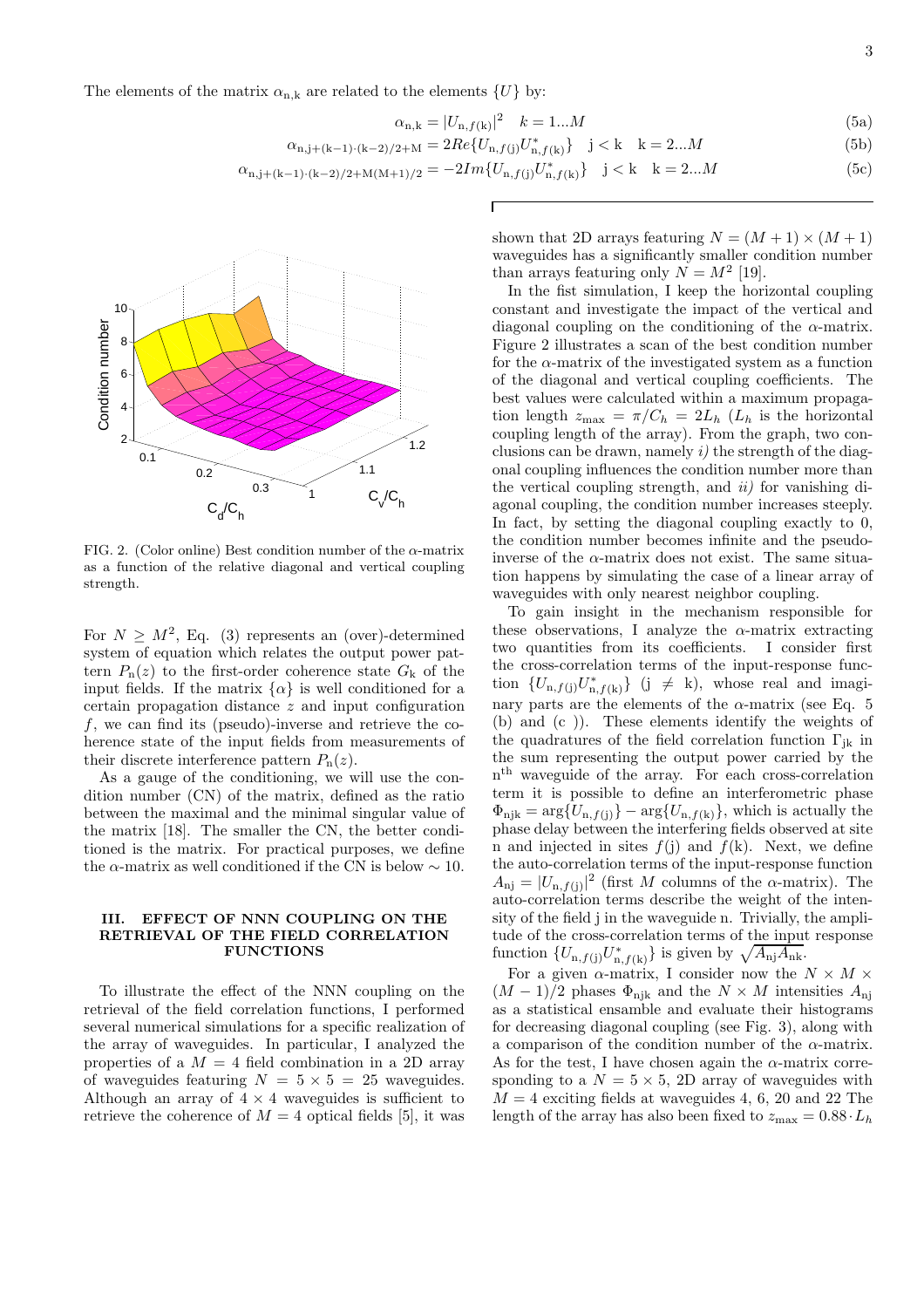

FIG. 3. Histograms of the intensity and phase of the  $\alpha$ -matrix elements (see text for details) for three different values of the diagonal coupling for a  $5 \times 5$  array excited in 4 different points (waveguides 4, 6, 20, 22). The propagation length has been fixed to  $z_{\text{max}} = 0.88 \cdot L_h$ . As described in the labels, the condition number (CN) of the  $\alpha$ -matrix decreases with increasing diagonal coupling.

and  $C_h = C_v$  (vertical and horizontal coupling are equal). With  $C_d/C_h = 0.25$ , the chosen configuration gives the best conditioned  $\alpha$ -matrix with CN=3.6. From Fig. 3 we notice that the phases of the matrix are nearly evenly distributed within the interval  $[-\pi, +\pi)$ , while the intensities are mainly concentrated at low levels. By repeating the statistics with a ten times smaller diagonal coefficient  $(C_d/C_h = 0.025)$  we notice that the condi-



FIG. 4. Histograms of the intensity and phase of the  $\alpha$ -matrix elements (see text for details) for three different values of the diagonal coupling for a  $5\times 5$  array excited in 4 different points (waveguides: 1, 2, 3, 4). The propagation length has been fixed to  $z_{\text{max}} = 0.88 \cdot L_h$ . Also in this case, the condition number of the  $\alpha$ -matrix is lower for larger diagonal coupling.

tion number has increased to CN=25.6 and the phases are more concentrated around the values of  $\{0, \pi\}$ , while the intensities are not affected significantly. For even weaker diagonal coefficient  $(C_d/C_h = 0.0025)$ , the condition number has grown to CN=256, and all phases are narrowly distributed around positions  $\{0, \pi\}.$ 

For an arbitrary chosen input configuration  $f(j)$ , the CN is extremely high, nonetheless the nearly uniform distribution of phases as compared to the discrete set reduces the CN (see Fig.4) dramatically.

From these numerical experiments we may conclude that the effect of the NNN coupling is to transform the distribution of the phases  $\Phi_{\text{njk}}$  from a discrete set to a continuous interval of values. This transition is also correlated with a decrease of the condition number with increasing NNN coupling. To explain these observations, we need however to have a look at the analytical description of the input-response function.

### IV. PHASE OF THE INPUT-RESPONSE FUNCTION OF THE ARRAY OF WAVEGUIDES

In this Section, I discuss the phase properties of the input-response function for a general array of coupled waveguides. For the  $N = (\mu + 1) \times (\nu + 1)$  array of waveguides with diagonal coupling coefficient  $C_d$  the inputresponse function is [20]:

$$
U_{g(m,n),g(m',n')} = i^{m+n+m'+n'} \sum_{k,l,\alpha,\gamma=0}^{\infty} i^{k+l} (-1)^{\alpha\mu+\gamma\nu+k} \times D_{k,l}(C_d, z) \cdot H_{m,m',k,l,\alpha,\mu}(C_h, z) \cdot V_{n,n',k,l,\gamma,\nu}(C_v, z),
$$
\n(6)

where  $C_h$  and  $C_v$  are the horizontal and vertical coupling coefficient. The function  $g(m, n)$  maps the waveguide site coordinates (m, n) into a progressive number from 1 to  $N$ . Finally, the functions  $D, H$  and  $V$  take real values and are defined as follows: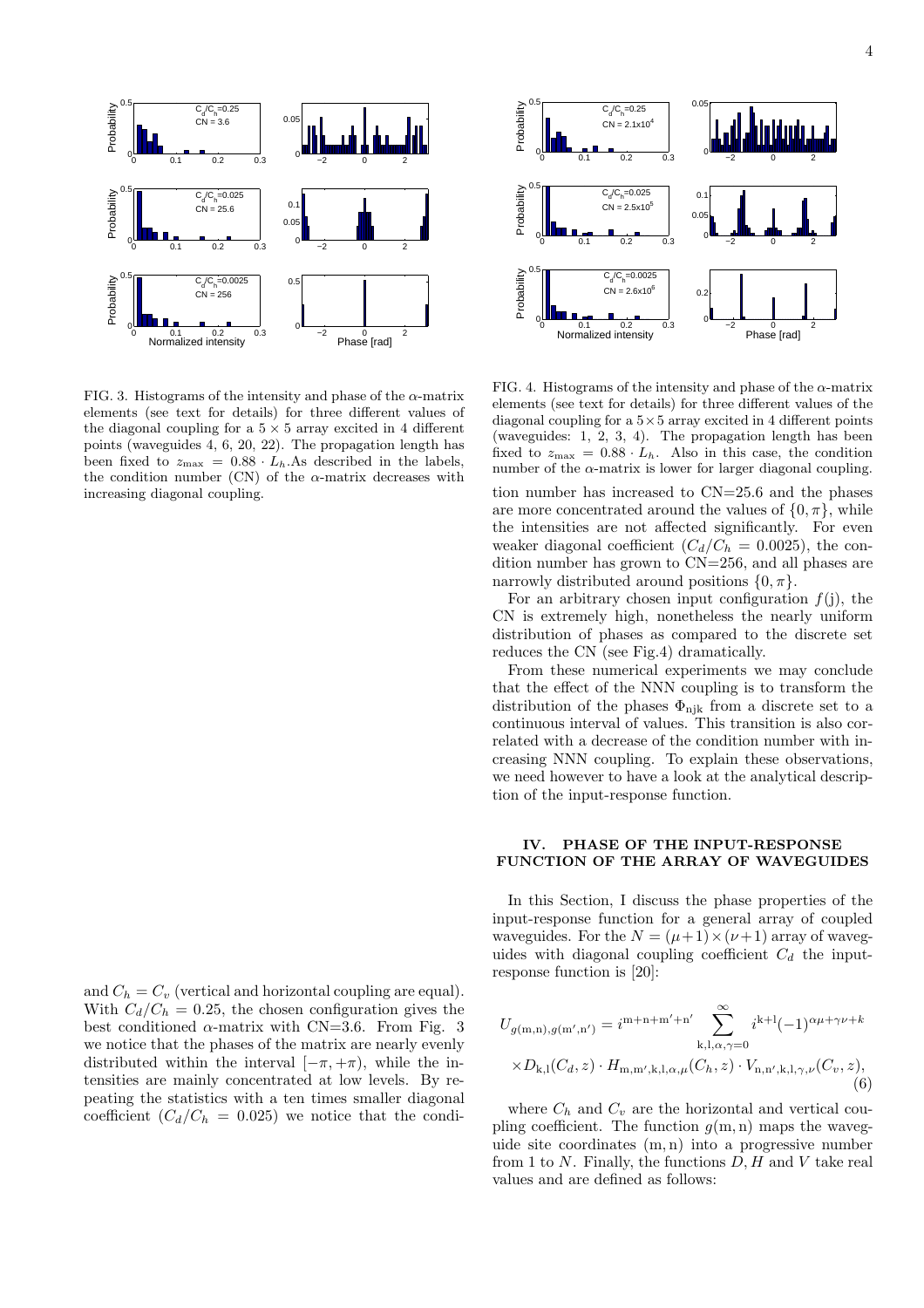$$
D_{k,1}(C_d, z) = J_k(2C_d z)J_l(2C_d z)
$$
\n(7)

$$
H_{\mathbf{m},\mathbf{m}',\mathbf{k},\mathbf{l},\alpha,\mu}(C_h,z) = \left[(-1)^{-m'-k-l}J_{m-m'-k-l+2\alpha(\mu+2)}(2C_hz) + J_{m-m'+k+l+2+2\alpha(\mu+2)}(2C_hz)\right]
$$
(8)

$$
V_{n,n',k,l,\gamma,\nu}(C_v,z) = \left[(-1)^{-n'-k-l}J_{n-n'-k+l+2\gamma(\nu+2)}(2C_vz) + J_{n-n'+k-l+2+2\gamma(\nu+2)}(2C_vz)\right].
$$
\n(9)

Here,  $J_k(z)$  indicates the Bessel function of the first kind and index  $k$ . We now discuss Eq.  $(6)$  for two different cases. First, we consider the linear 1D array with nearest neighbor interaction by setting  $C_d = C_v = 0$ , second, we analyze the case of the 2D array with no diagonal coupling  $(C_d = 0)$ .

For  $C_d = 0$ , the only non-vanishing term in the summation on indices k and l in Eq. (6) is the case  $k = l = 0$ . Thus, for the linear array of  $\mu + 1$  waveguides the field amplitude at the waveguide  $m$  excited at site  $m'$  reduces to:

$$
U_{\mathbf{m},\mathbf{m}'}(z) = i^{\mathbf{m}+\mathbf{m}'} \sum_{\alpha=0}^{\infty} (-1)^{\alpha\mu} H_{\mathbf{m},\mathbf{m}',0,0,\alpha,\mu}(C_h,z). \tag{10}
$$

It is evident that the input-response function is a complex number given by the product of a real number and the imaginary unit elevated to an integer exponent. Therefore the phase can only take a value from the discrete set  $S = \{0, \pi/2, \pi, 3\pi/2\}$ . Along propagation, we can have a flip by  $\pi$  of the phase of  $U_{m,m'}(z)$  depending on the sign of the real number factor. Phase-flips are however rare, due to the persistence of the sign of the real number factor along the propagation coordinate.

The same phase behavior is observed for the 2D array of waveguides without NNN coupling  $(C_d = 0)$ . In this case, we can write Eq. (6) in the following form:

$$
U_{g(m,n),g(m',n')} = i^{m+n+m'+n'} \sum_{\alpha,\gamma=0}^{\infty} (-1)^{\alpha\mu+\gamma\nu}
$$
  
× $H_{m,m',0,0,\alpha,\mu}(C_h, z) \cdot V_{n,n',0,0,\gamma,\nu}(C_v, z),$  (11)

which can be recognized again as the product of a real number factor and the imaginary unit elevated to an integer exponent.

The very existence of the diagonal coupling (NNN interaction) has as a dramatic consequence for the phase of the input-response function. In fact, an inspection of Eq. (6) reveals that  $C_d \neq 0$  entails that the summation over the indices k and l is not trivial. The field  $U_{g(m,n),g(m',n')}$  results from the superposition of complex numbers, therefore the phase can in principle take any value in the interval  $I = [0, 2\pi)$  along the propagation coordinate.

A numerical verification of the features of the inputresponse function discussed above is illustrated in Fig. 5, where the phase of the field in selected waveguides of a  $5 \times 5$  array are plotted as a function of the propagation distance for different values of the ratio  $C_d/C_b$ . The excitation point of the array is in all cases site 1 (top-left

waveguide, as seen from the output facet of the array). We see that in the case of no NNN interaction  $(C_d = 0)$ , the phase of the input-response function is piecewise constant. The phase can flip by  $\pi$  only at few points along the propagation coordinate. A completely different scenario is observed as soon as we introduce a feeble diagonal coupling  $(C_d = 0.025)$ . The phase is now varying smoothly while approximating the phase jumps observed in the case with no NNN interaction. For stronger diagonal coupling  $(C_d = 0.25)$ , the phase dynamics of the input-response function is smooth and does not approximate any more the jumps of the  $C_d = 0$  case.

# V. PHASES OF THE INPUT-RESPONSE FUNCTION AND THE CONDITIONING OF THE α-MATRIX

With help of numerical simulations, I show now that the phase relationships within the input-response function are crucial to obtain low condition numbers for the  $\alpha$ -matrix of the multi-field interferometer.

As an investigation tool, I use the statistical analysis of the condition number of randomly generated  $\alpha$ -matrices. The matrices are generated by choosing randomly the square modulus and phase of the input-response function



FIG. 5. (Color online) Phase of the output mode field for injection site 1 and observation sites 11-14. The insets represent the simulated configuration, as seen from the output facet of the array. Shaded waveguide: injection site. Black waveguide: observation site.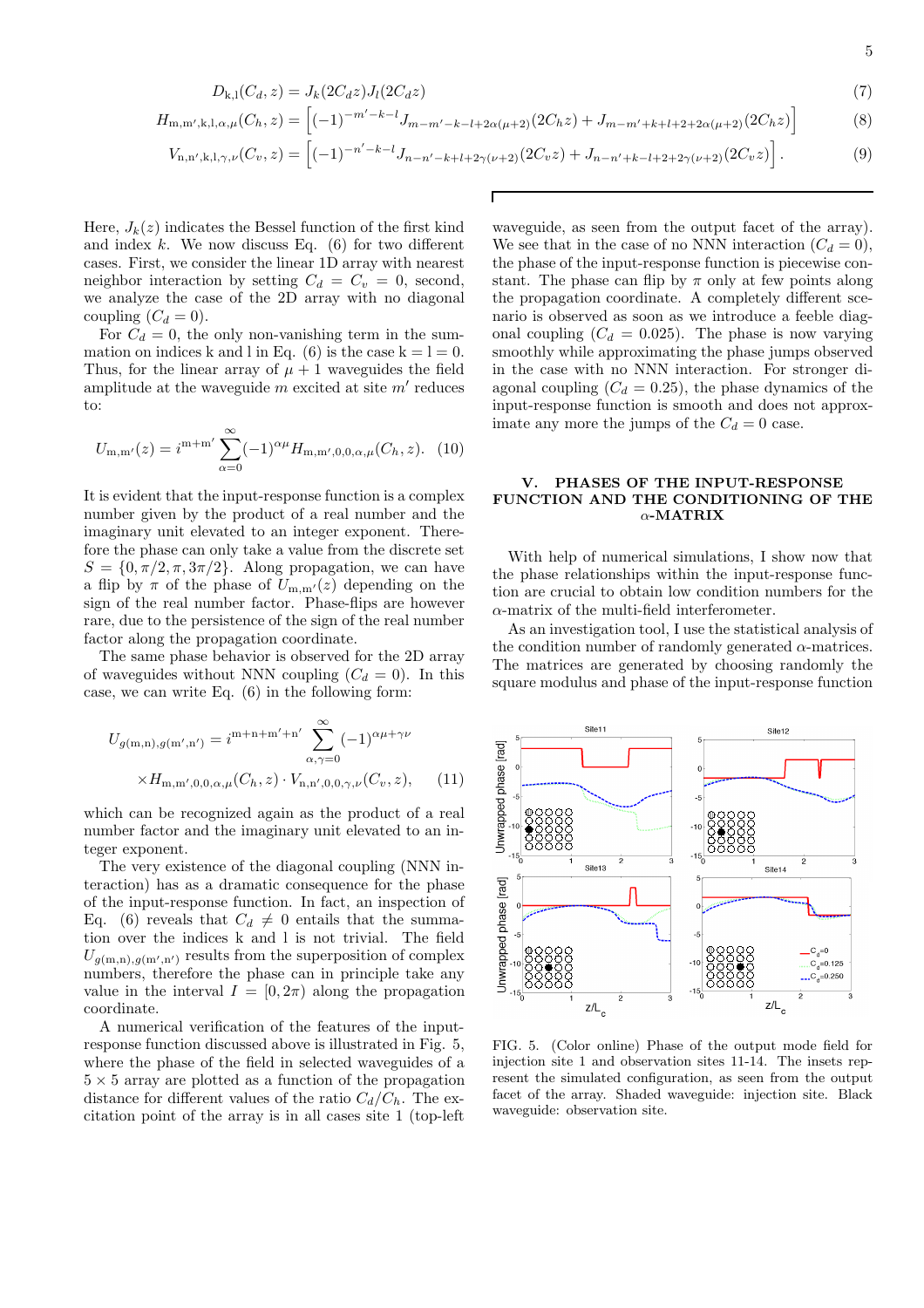

FIG. 6. Statistical distribution of the condition number of a random  $\alpha$ -matrix featuring 25 instances of interferometric 4-field combination (equivalent to a  $5 \times 5$  waveguides beam combiner). The histogram results from 10000 random matrix realizations.

 $\{U\}$  of the waveguide array with  $N = 25$  and  $M = 4$ . For each input field j, the distribution of the square modulus of the input-response function  $(A_{ni})$  is chosen to be uniform in the interval [0, 1] and then normalized to the total injected energy  $E_j = \sum_{n=1}^{N} A_{nj}$ . Similarly, for the input field j the N phases of  $\{U_{nj}\}$  are chosen to be uniformly distributed i) over the interval  $[0, 2\pi)$  or, ii) over the discrete set of values  $S = \{0, \pi/2, \pi, 3/2\pi\}$ . If the distribution of the phases plays a role in the conditioning of the  $\alpha$ -matrix, then we would expect that the average CN will be higher for the second case (phases chosen in a discrete interval).

Figure 6 illustrates the statistical distributions of the condition number of 10000 realizations of the random  $\alpha$ matrix for the case of phases of the input-response function distributed uniformly over the interval  $[0, 2\pi)$ . The distribution is peaked around a CN of 11, with an average value of CN=11.6 and a standard deviation of 3. The statistical distribution of the condition number for the case in which the phases of the input-response function are randomly chosen in the discrete set S is identical to the one of Fig. 6, and therefore not shown. This observation shows that the type of distribution of the phases of the input-response function does not impact the conditioning of the  $\alpha$ -matrix, as long as the intensities of the same matrix are chosen randomly.

However, there is a further subtler issue related to the propagation of light in waveguide arrays without NNN coupling, namely that not only the phases of  $\{U\}$  are chosen from a discrete set, but also that their pattern on the array is fixed by the geometry. This is evident from Eq. (10) and (11), where the complex pre-factor of the summation over the real functions is the imaginary unit elevated to an integer exponent equal to the sum of the site coordinates of the input waveguide and the observation waveguide. By implementing this symmetry in the generation of the random  $\alpha$ -matrices, it turns out that the condition number becomes infinite for all the realizations. This symmetry of the phases is broken in the general case of light propagation in arrays with NNN coupling, due to the fact that the complex pre-factor is now multiplied by a complex number, rather than a real number (see Eq. (6)). The symmetry breaking is more pronounced as we increase the strength of the NNN coupling and the corresponding best  $\alpha$ -matrix becomes more well conditioned.

#### VI. CONCLUSIONS

In conclusion, I have shown the impact of NNNcoupling on the conditioning of the matrix describing the multiple-field beam combination in an array of coupled waveguides. It was found empirically that arrays with no NNN-coupling cannot be used as DBC because the condition number of the  $\alpha$ -matrix is infinite. On the contrary, NNN coupling allows the possibility to have finite condition numbers for all DBC configurations. Numerical search shows that a few among all the possible combinations of field injection and waveguide array length are well-conditioned (CN< 10). Inspection of the intensities and phases of the elements of well- and illconditioned  $\alpha$ -matrices shows that the conditioning is correlated to the distribution of phases. In particular, well-conditioned matrices have a greater phase diversity than ill-conditioned ones. I have shown how this fact is related to the analytical form of the input-response function of the waveguide array, whose phase characteristics change dramatically by adding NNN-coupling. Additionally, the numerical simulations based on randomly constructed  $\alpha$ -matrices clearly point out that the NNN-coupling-induced symmetry breaking of the inputresponse function is necessary to use arrays of waveguides to retrieve simultaneously the correlation functions of several input fields. A corollary of these tests is that randomly constructed  $\alpha$ -matrices perform in average significantly worse than the optimal configuration, suggesting that the optimal DBC configuration is not an approximation of a random interferometric beam combiner. While giving insight in the coherence properties of linearly coupled systems, these observations and findings have a direct impact on the design of multi-field interferometric beam combiners for applications ranging from astronomy to quantum optics and biosensors. Further impact of phase symmetry breaking operated by NNN could be foreseen for instance in the engineering of pathentangled quantum states of bi-photons propagating in 2D arrays of waveguides [21], or the understanding of the optical properties of multi-dimensional arrays of coupled plasmonic resonators (see e.g. [22]).